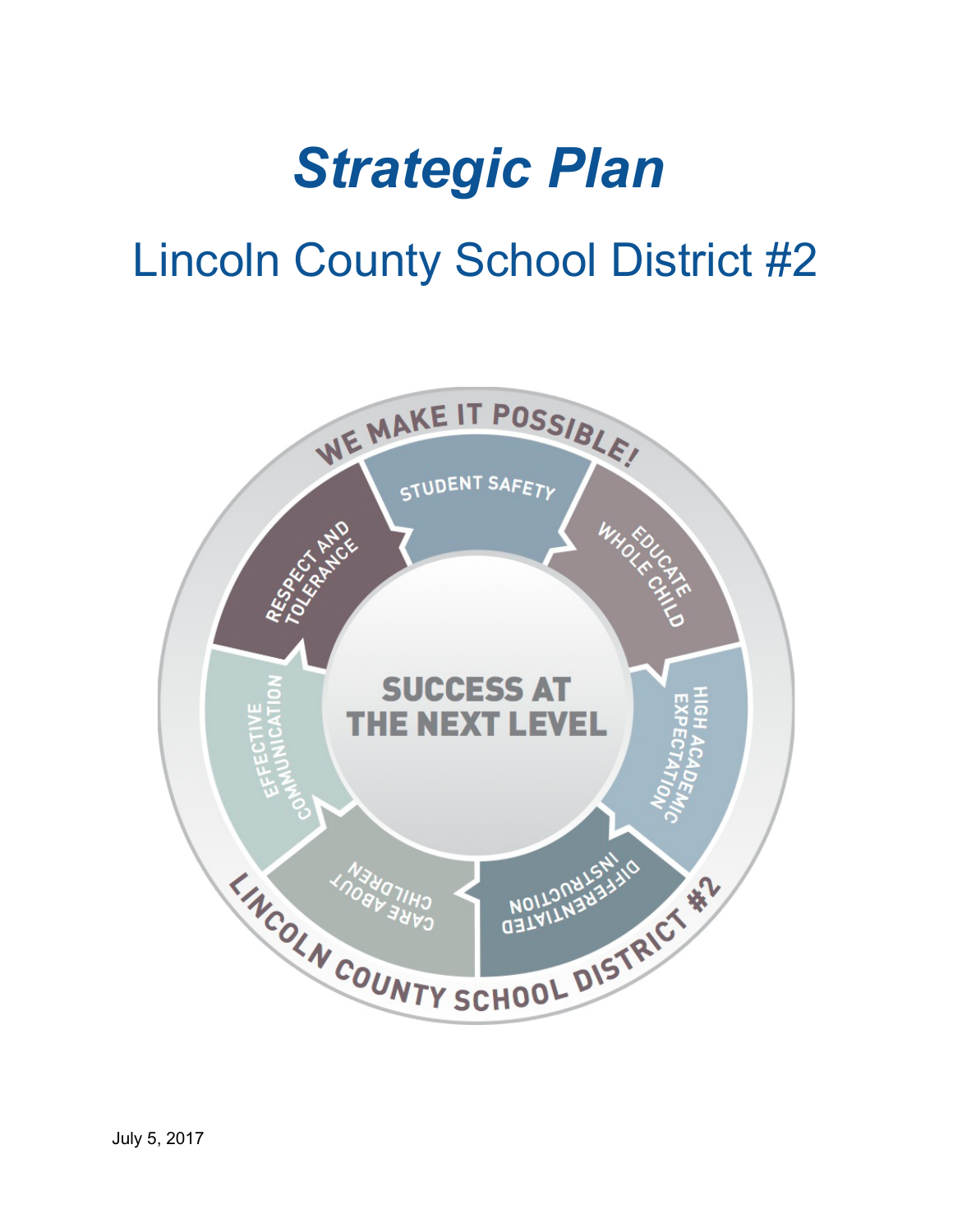## **Student Success through Teaching and Learning**

Goal: Every student will demonstrate one year's growth.

(One year's growth is defined as measuring a student's academic progress between two points in time.)

#### Theory of Action:

● If teachers implement effective instruction based on a solid instructional framework and authentic engagement, then students should demonstrate a year's growth.

#### Objectives:

- Create a district assessment system for ELA and math
	- ELA: In place by Fall 2016
	- Math: In place by Fall 2017
	- Measured by final products
- Increase authentic student engagement K-12 through effective instructional and classroom management strategies
	- Timeline: 2016-17 year and 2017-18 year
	- Identified Strategies and Supports
	- Instructional Leader Training Consistency/Continuity/Support/Feedback
	- Have PLC teams define what engagement looks like in their area
	- Measured by evaluation instrument (eleot and/or Marzano)
- Ensure students will achieve proficiency in **essential learnings in all** courses/grade levels (including core and elective/specials courses)
	- Timeline: ongoing
	- Measured by: lesson plans, unit plans
	- Delivery
	- Assessments
	- PLC framework
	- Blended learning framework
	- Viable instructional framework
	- Measured by criterion referenced and/or performance based district assessments and compared to state assessments
- Reading at grade level by the end of 3rd, 6th, and 8th
	- Ensuring all gaps are addressed between buildings (3rd-4th, 6th-7th, 8th-9th)
	- Define what grade level means (Lexile, assessment labels)
	- Timeline 2020
	- Reading certified staff supporting every grade level
	- Have an individual learning plan for students who are not reading at grade level (reading certified staff are involved in creation/implementation of that plan)
	- Measurement: criterion referenced district assessment and performance-based assessments
- Increase or maintain high school graduation rate (at or above 95%)
	- Timeline: Yearly
	- Define what WDE measures
	- Define what LCSD2 secondary schools measure
		- Define what our criteria means to account for each student for which we are responsible
	- Explain how each student not on a 4-year track has a plan for a diploma or completion
		- Educate public the language of graduation/completion/dropout
	- All secondary students will have a working plan in place and can articulate their plan for success at the next level (IPP- Individual Pathway Plan)
	- Secondary schools will establish 9th grade At-Risk indicators and create a process to monitor/intervene
	- Measurement: Graduation Rate and Individual Pathway Plan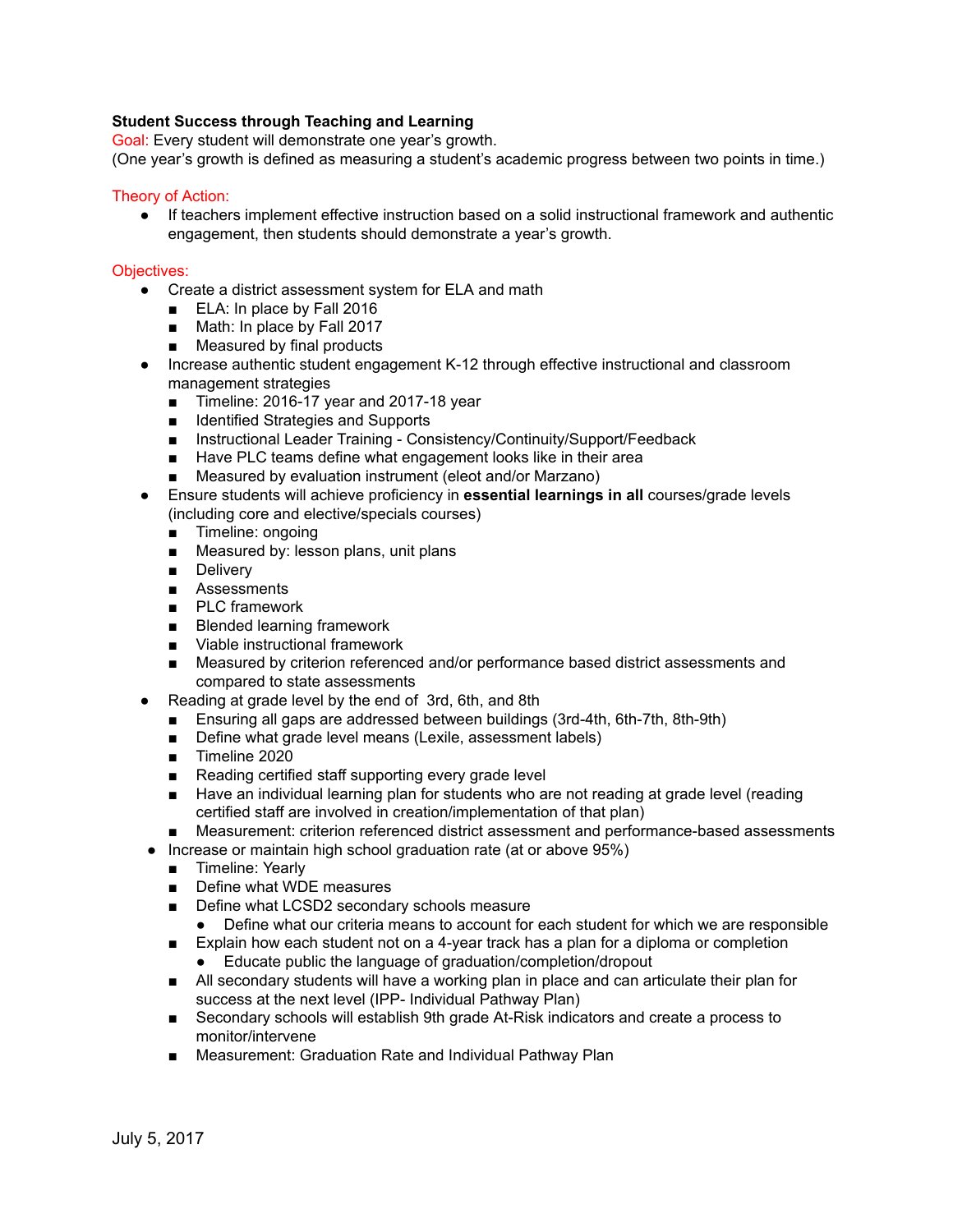| <b>Roles/Responsibilities:</b> | <b>Action Step:</b>                                                             | <b>Monitoring:</b>                                                                                                                                       |
|--------------------------------|---------------------------------------------------------------------------------|----------------------------------------------------------------------------------------------------------------------------------------------------------|
| School Board                   | Review all policies related to<br>instruction.                                  | All policies updated/date noted.                                                                                                                         |
| District Office                | Monitor, train, and support<br>implementation of building plans.                | Review building plans annually and<br>data regularly, provide training to<br>principals and PLC team leads, report<br>progress annually to stakeholders. |
| <b>Building</b>                | Identify building SMART goals and<br>monitor, train, and support the<br>PLC's.  | Review PLC plans and data regularly,<br>provide training to teachers/staff, and<br>report progress to district office in<br>administrative meetings.     |
| <b>PLC</b>                     | Set SMART goals, identify high<br>leverage practice around student<br>learning. | Review PLC plans and data regularly<br>as a collaborative team.                                                                                          |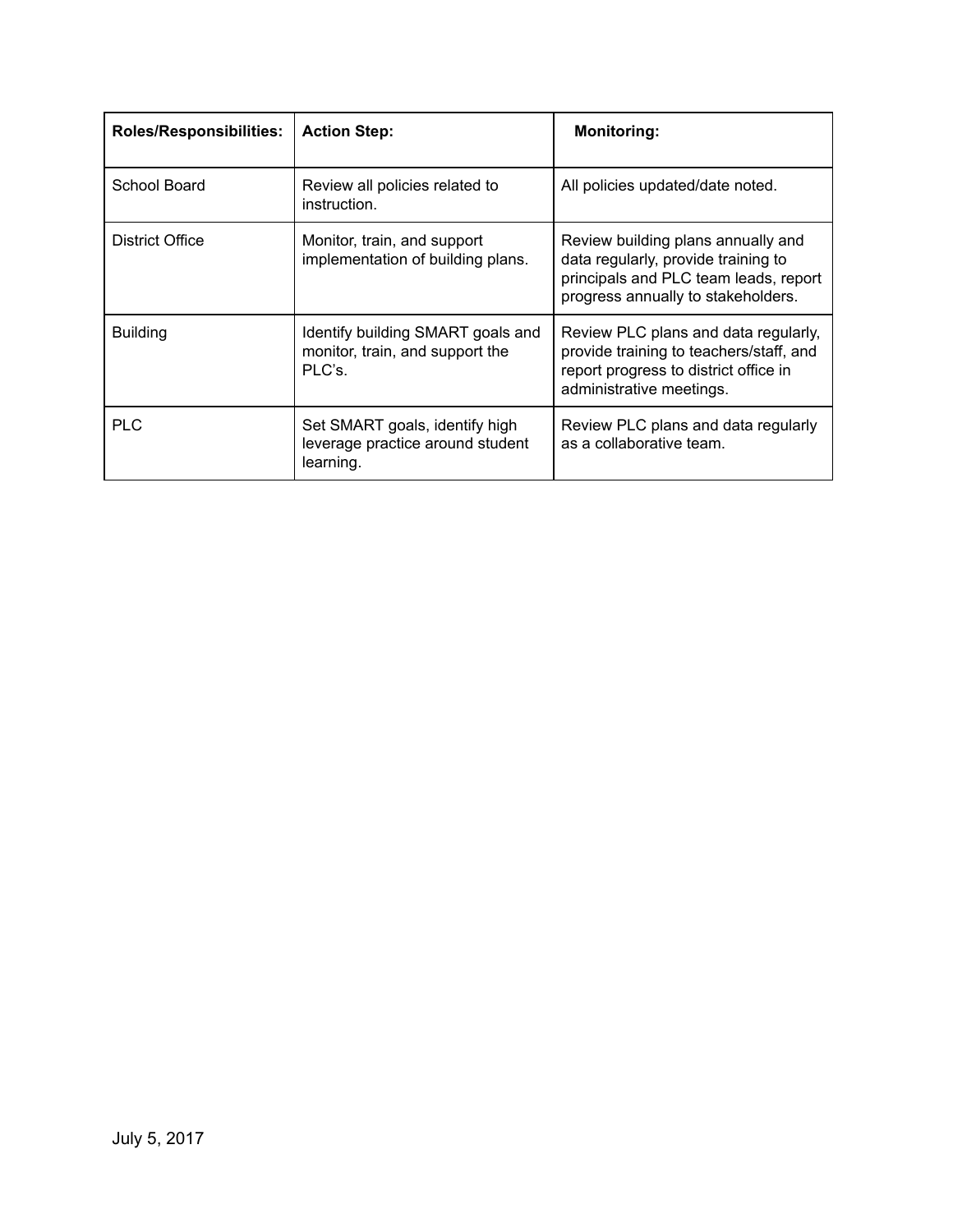## **Leadership and Talent Development through Recruitment and Professional Development**

Goal: As a system, create and update our processes and practices of leadership and talent development to ensure continuous high performance in all areas.

Theory of Action: If we define processes and practices of leadership and talent development at a systems level, then we establish a foundation for future stability and growth.

#### Objectives:

- Review and update practices to recruit, develop, and retain the highest quality of talent at all levels
	- Climate survey of staff
	- As required by AdvancEd for accreditation
	- Annual survey of new hires
		- Annually review with all administrators our current hiring and recruitment practices. Consider research, and other best practices.
		- Define measurements to determine success for recruiting, hiring, and retaining talent
		- Measurement: Survey results
- Establish and maintain practices of leadership and talent development at all levels
	- Timeline: Every year
	- Survey of current reality and future needs
	- Measurement: Creation of plan based on staff input to define leadership opportunities at all levels of LCSD2. Annually document occurrences of professional development.
- **Establish and maintain outcomes for Professional Learning Communities** 
	- Timeline: 2017-2018
	- Create or identify a PLC team implementation rubric
		- PLC teams will self-evaluate using the rubric twice a year to monitor for growth over a school year
		- Measurement: PLC implementation rubric

| Roles/Responsibilities: | <b>Action Step:</b>                                                                                                                                 | <b>Monitoring:</b>                                                                                                            |
|-------------------------|-----------------------------------------------------------------------------------------------------------------------------------------------------|-------------------------------------------------------------------------------------------------------------------------------|
| School Board            | Review all policies related to areas<br>identified by each department.                                                                              | All identified policies updated/date noted.                                                                                   |
| <b>District Office</b>  | Establish/clarify department roles and<br>responsibilities.<br>Monitor and review processes and<br>practices created/refined by each<br>department. | Evaluate final drafts before<br>implementation.                                                                               |
| Departments             | Create a schedule of department<br>review for processes and practices.                                                                              | Regularly evaluate current practices and<br>processes to determine what needs<br>created/refined.                             |
| <b>Building</b>         | Implement processes and practices.                                                                                                                  | Provide regular feedback to the district<br>office as to which processes and<br>procedures need<br>removal/revision/creation. |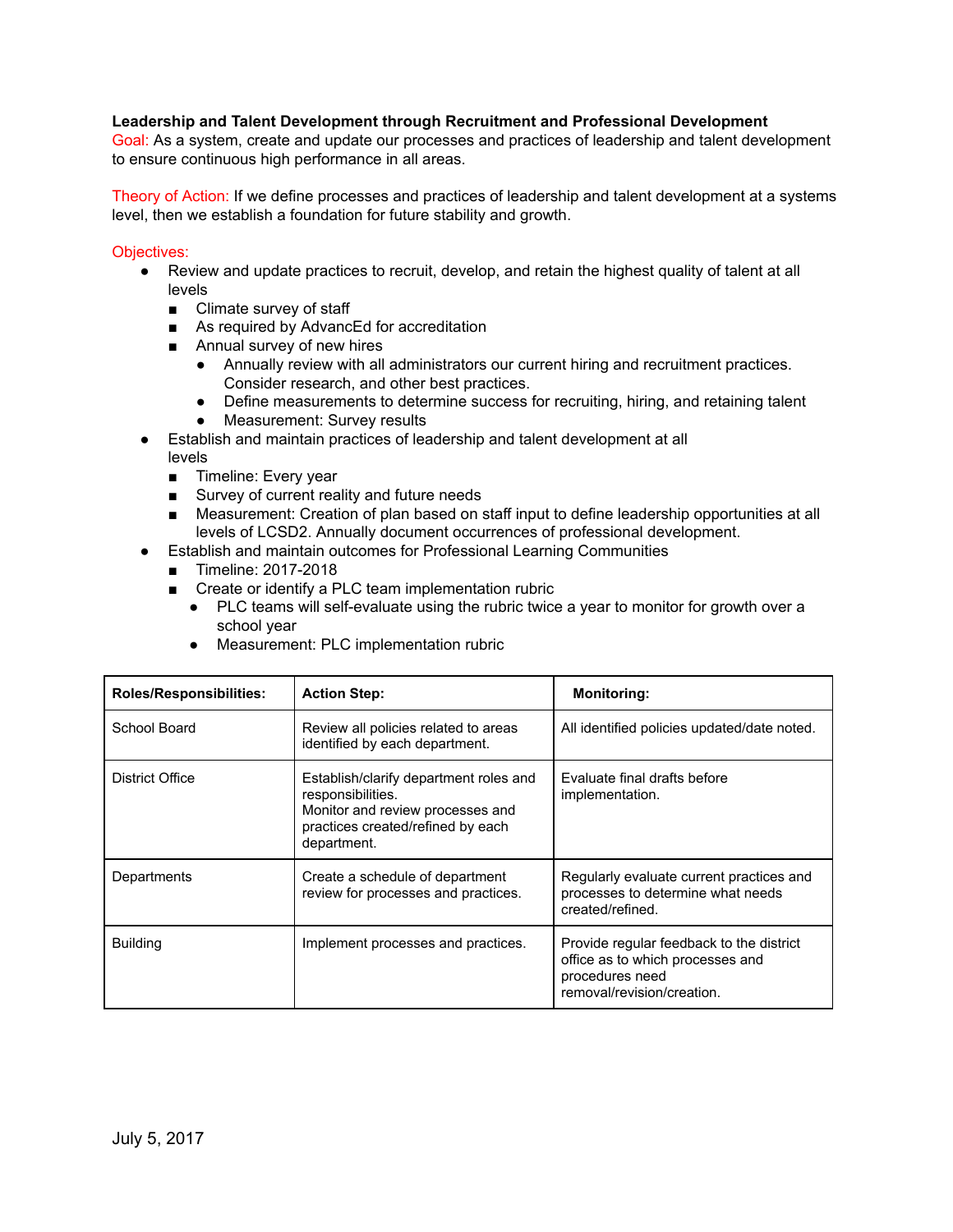# **Sustainability through Effective Resource Utilization**

Goal: Establish and maintain processes that secure the sustainability of LCSD2.

Theory of Action: If we effectively utilize resources, then we will have predictability and stability for our students, staff, and stakeholders.

#### Objectives:

- Balance annual budgets while providing high quality programming
	- Timeline: every year
	- Identify efficiency in staffing and purchased services
	- Measurement: balanced budget
- Identify decision-making models (prioritization) for budget planning: schedules, staff, materials
	- Timeline: 2016-17
	- Create a rubric/measurement model
	- Measurement: Have the decision-making model in place
- Identify alternative funding sources: partnerships, grants
	- Timeline: Every year
	- Measurement: List of additional sources
- Increase accurate data reporting
	- Timeline: 2016-2017
		- Measurement: Technology Department in collaboration with secretaries ensures all WDE reporting is accurate for full and part-time students.
- Identify and continue programming options for all non-traditional resident students; homeschool, homebound, placements
	- Timeline: 2016-2017
	- Measurement: Technology Department in collaboration with secretaries ensures all WDE reporting is accurate for full and part-time students.
- Identify and refine system level processes and practices key to their area by department
	- Timeline: 2019
	- Measurement: Digital or hard copy of process and practices (procedures) at the district, department, building levels

| <b>Roles/Responsibilities:</b> | <b>Action Step:</b>                                                                                 | <b>Monitoring:</b>                             |
|--------------------------------|-----------------------------------------------------------------------------------------------------|------------------------------------------------|
| School Board                   | Review all policies related to finance.                                                             | All identified policies updated/date<br>noted. |
| District Office                | Identify and prioritize professional<br>development needs, curricular<br>needs, service needs, etc. | Evaluate needs mentioned in action<br>steps.   |
|                                | Establish and clarify budget<br>processes and priorities.                                           |                                                |
|                                | Monitor and review processes and<br>priorities related to the budget.                               |                                                |